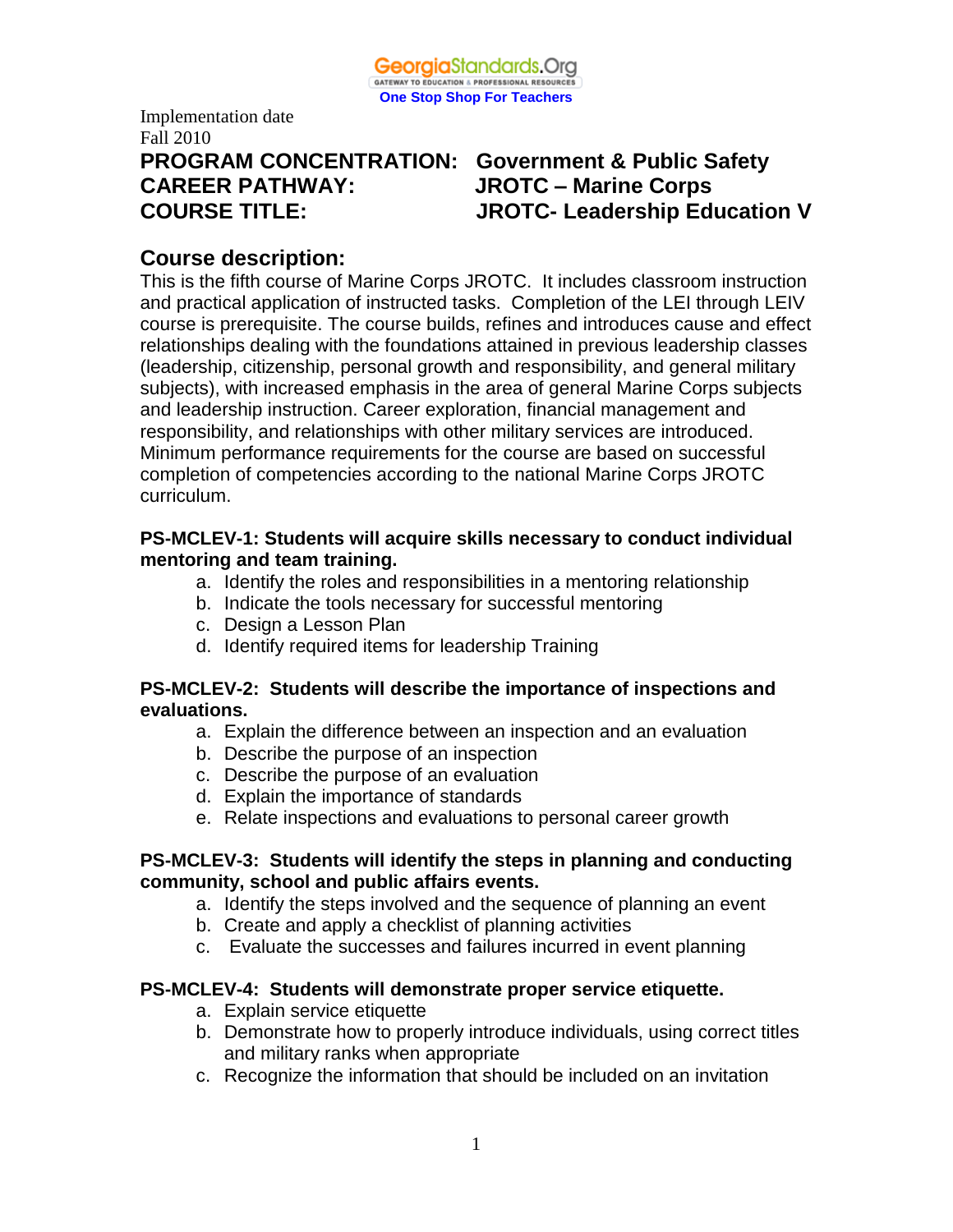

Implementation date

Fall 2010

- d. Explain the meaning of, and how to respond to R.S.V.P. on an invitation
- e. Employ the guidelines for writing a thank you note
- f. Employ proper saluting practices
- g. Identify the four basic elements included in a military funeral
- h. Describe the sequence of events for rendering honors during an official visit
- i. Describe the basic elements of a dining-in

# **PS-MCLE V-5: Students will learn to make effective financial decisions.**

- a. Explain the steps in the financial planning process, the difference between needs and wants, how values affect needs and wants, how to develop written and meaningful goals and how decisions affect goals
- b. Describe the relationships between career factors (how education and training affect earning potential); identify career options; and demonstrate awareness of future financial decisions affected by career choices
- c. Recognize effective money management.
- d. Explain the benefits of saving and investing

# **Academic Standards**

## **SSEF2 The student will give examples of how rational decision making entails comparing the marginal benefits and the marginal costs of an action.**

- a. Illustrate by means of a production possibilities curve the trade offs between two options.
- b. Explain that rational decisions occur when the marginal benefits of an action equal or exceed the marginal costs.

## **SSEPF1 The student will apply rational decision making to personal spending and saving choices.**

- a. Explain that people respond to positive and negative incentives in predictable ways.
- b. Use a rational decision making model to select one option over another.
- c. Create a savings or financial investment plan for a future goal.

# **SSEPF2 The student will explain that banks and other financial institutions are businesses that channel funds from savers to investors.**

- a. Compare services offered by different financial institutions.
- b. Explain reasons for the spread between interest charged and interest earned.
- c. Give examples of the direct relationship between risk and return.
- d. Evaluate a variety of savings and investment options; include stocks, bonds and mutual funds.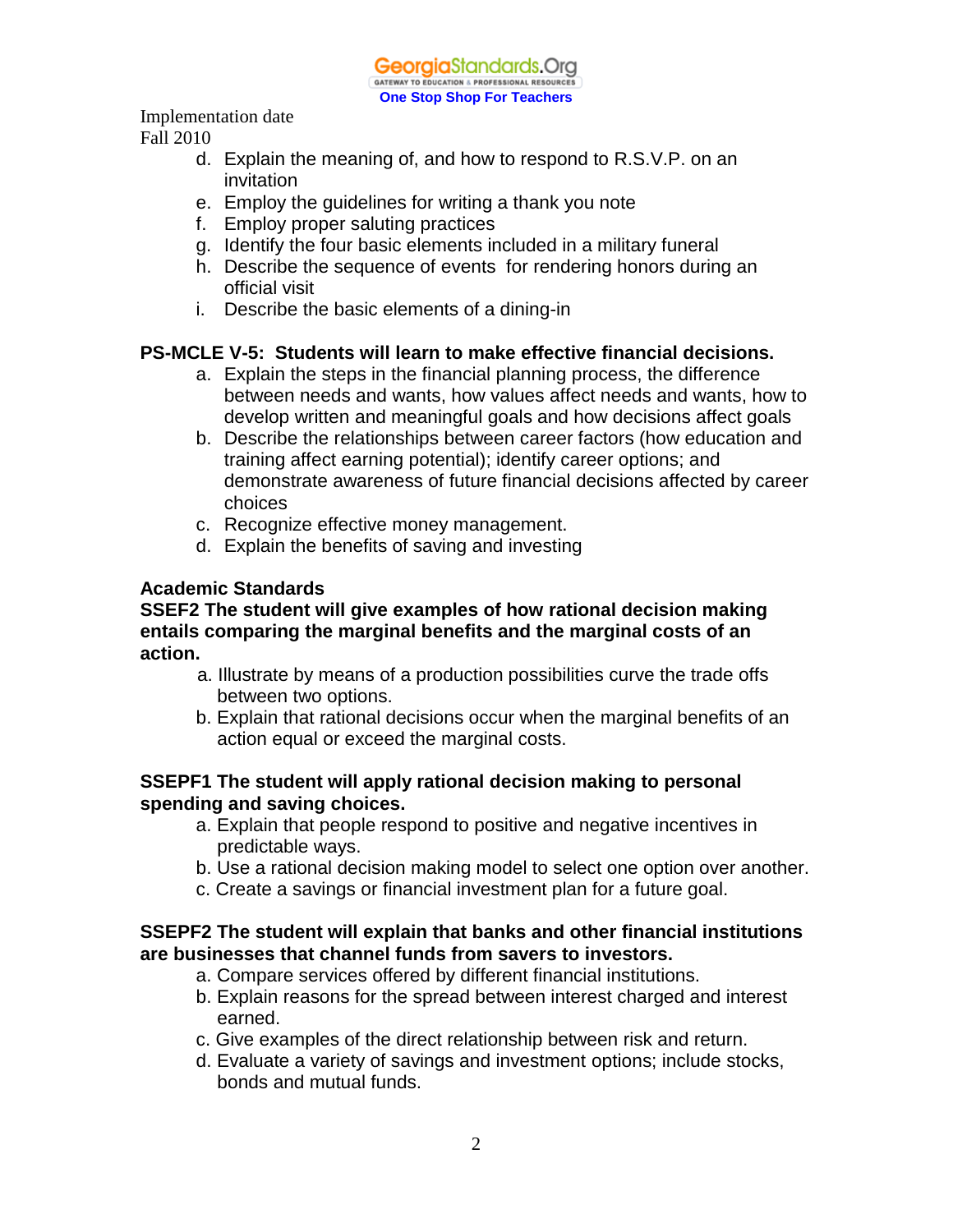# **SSEPF3 The student will explain how changes in monetary and fiscal policy can have an impact on an individual's spending and saving choices.**

- a. Give examples of who benefits and who loses from inflation.
- b. Define progressive, regressive, and proportional taxes.
- c. Explain how an increase in sales tax affects different income groups.

#### **SSEPF4 The student will evaluate the costs and benefits of using credit.**

- a. List factors that affect credit worthiness.
- b. Compare interest rates on loans and credit cards from different institutions.
- c. Explain the difference between simple and compound interest rates.

#### **SSEPF5 The student will describe how insurance and other riskmanagement strategies protect against financial loss.**

- a. List various types of insurance such as automobile, health, life, disability, and property.
- b. Explain the costs and benefits associated with different types of insurance.

# **PS-MCLE V-6: Students will identify community service, state and federal service occupations that offer a career path.**

- a. Describe community, state and federal services
- b. Identify community, state and federal service occupations
- c. Relate community, state and federal service occupations to their own career goals

## **Academic Standards:**

#### **SSEPF6 The student will describe how the earnings of workers are determined in the marketplace.**

- a. Identify skills that are required to be successful in the workplace.
- b. Explain the significance of investment in education, training, and skill development.

#### **PS-MCLEV-7: Students will describe military service benefits.**

- a. Explain the meaning of military service
- b. Describe military service benefits

#### **Academic Standards:**

#### **SSEPF6 The student will describe how the earnings of workers are determined in the marketplace.**

- a. Identify skills that are required to be successful in the workplace.
- b. Explain the significance of investment in education, training, and skill development.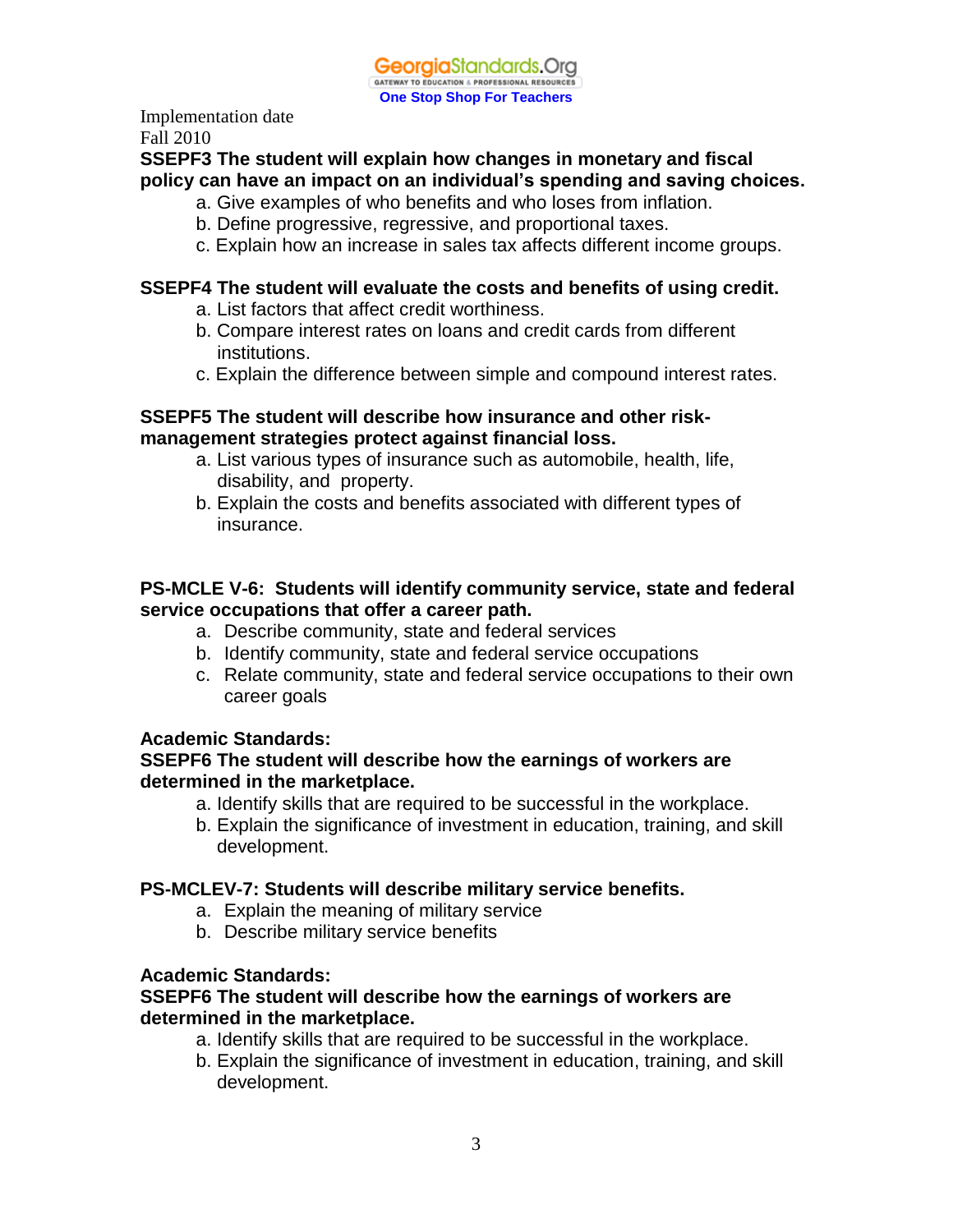**PS-MCLEV-8: Students will identify the rank insignia used by the Army, Marine Corps and Air Force of the United States.**

- a. Identify commissioned officer, warrant officer and enlisted rank, grade and insignia
- b. Differentiate the rank insignias used in the various services
- c. Identify officer and enlisted rank structure in proper sequence

# **PS-MCLEV-90: Students will prepare a chronology of Marine Corps activities between 1919 and 1941.**

- a. Identify key Marine Corps individuals
- b. Describe events involving Marines in specific locations around the world
- c. Explain terms related to Marine activity during the 1919-1941 period
- d. Explain the development and impact of Marine aviation during the 1919-1941 period

# **Academic Standards:**

**SSUSH19 The student will identify the origins, major developments, and the domestic impact of World War II, especially the growth of the federal government.** 

b. Explain the Japanese attack on Pearl Harbor and the internment of Japanese- Americans, German-Americans, and Italian-Americans.

## **SSWH16 The student will demonstrate an understanding of long-term causes of World War I and its global impact.**

c. Explain the major decisions made in the Versailles Treaty; include German reparations and the mandate system that replaced Ottoman control.

#### **SSWH17 The student will be able to identify the major political and economic factors that shaped world societies between World War I and World War II.**

- c. Describe the rise of fascism in Europe and Asia by comparing the policies of Benito Mussolini in Italy, Adolf Hitler in Germany, and Hirohito in Japan.
- f. Explain the aggression and conflict leading to World War II in Europe and Asia; include the Italian invasion of Ethiopia, the Spanish Civil War, the rape of Nanjing in China, and the German annexation of the Sudetenland.

# **Reading Across the Curriculum**

## **Reading Standard Comment**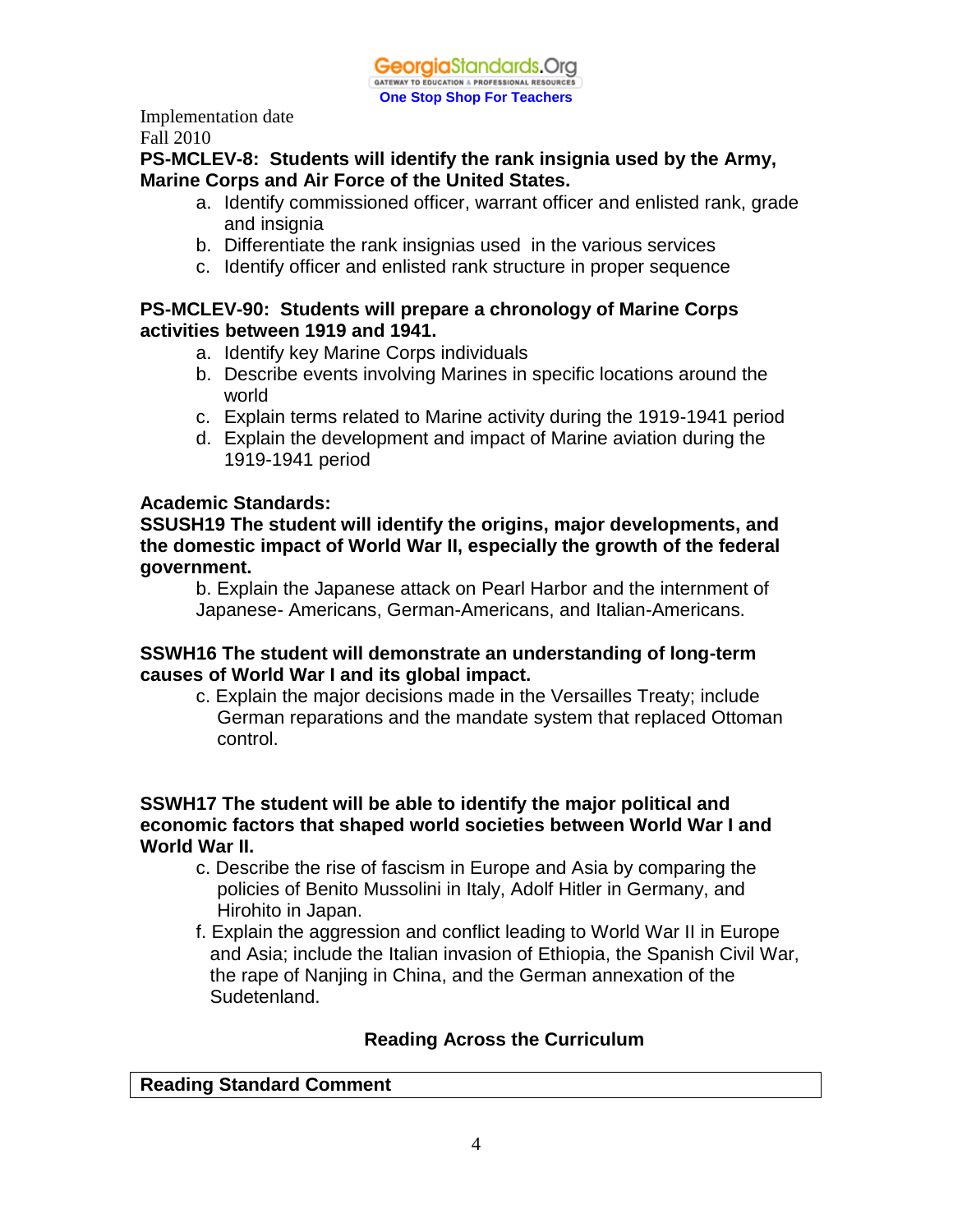After the elementary years, students engage in reading for learning. This process sweeps across all disciplinary domains, extending even to the area of personal they experience text in all genres and modes of discourse. In the study of various disciplines of learning (language arts, mathematics, science, social studies), students must learn through reading the communities of discourse of each of those disciplines. Each subject has its own specific vocabulary, and for students to excel in all subjects, they must learn the specific vocabulary of those subject areas in context.

Beginning with the middle grades years, students begin to self-select reading materials based on personal interests established through classroom learning. Students become curious about science, mathematics, history, and literature as they form contexts for those subjects related to their personal and classroom experiences. As students explore academic areas through reading, they develop favorite subjects and become confident in their verbal discourse about those subjects.

Reading across curriculum content develops both academic and personal interests in students. As students read, they develop both content and contextual vocabulary. They also build good habits for reading, researching, and learning. The Reading Across the Curriculum standard focuses on the academic and personal skills students acquire as they read in all areas of learning.

Students will enhance reading in all curriculum areas by:

- a. Reading in all curriculum areas
	- Read a minimum of 25 grade-level appropriate books per year from a variety of subject disciplines and participate in discussions related to curricular learning in all areas.
	- Read both informational and fictional texts in a variety of genres and modes of discourse.
	- Read technical texts related to various subject areas.
- b. Discussing books
	- Discuss messages and themes from books in all subject areas.
	- Respond to a variety of texts in multiple modes of discourse.
	- Relate messages and themes from one subject area to messages and themes in another area.
	- Evaluate the merit of texts in every subject discipline.
	- Examine author's purpose in writing.
	- Recognize the features of disciplinary texts.
- c. Building vocabulary knowledge
	- $\bullet$ Demonstrate an understanding of contextual vocabulary in various subjects.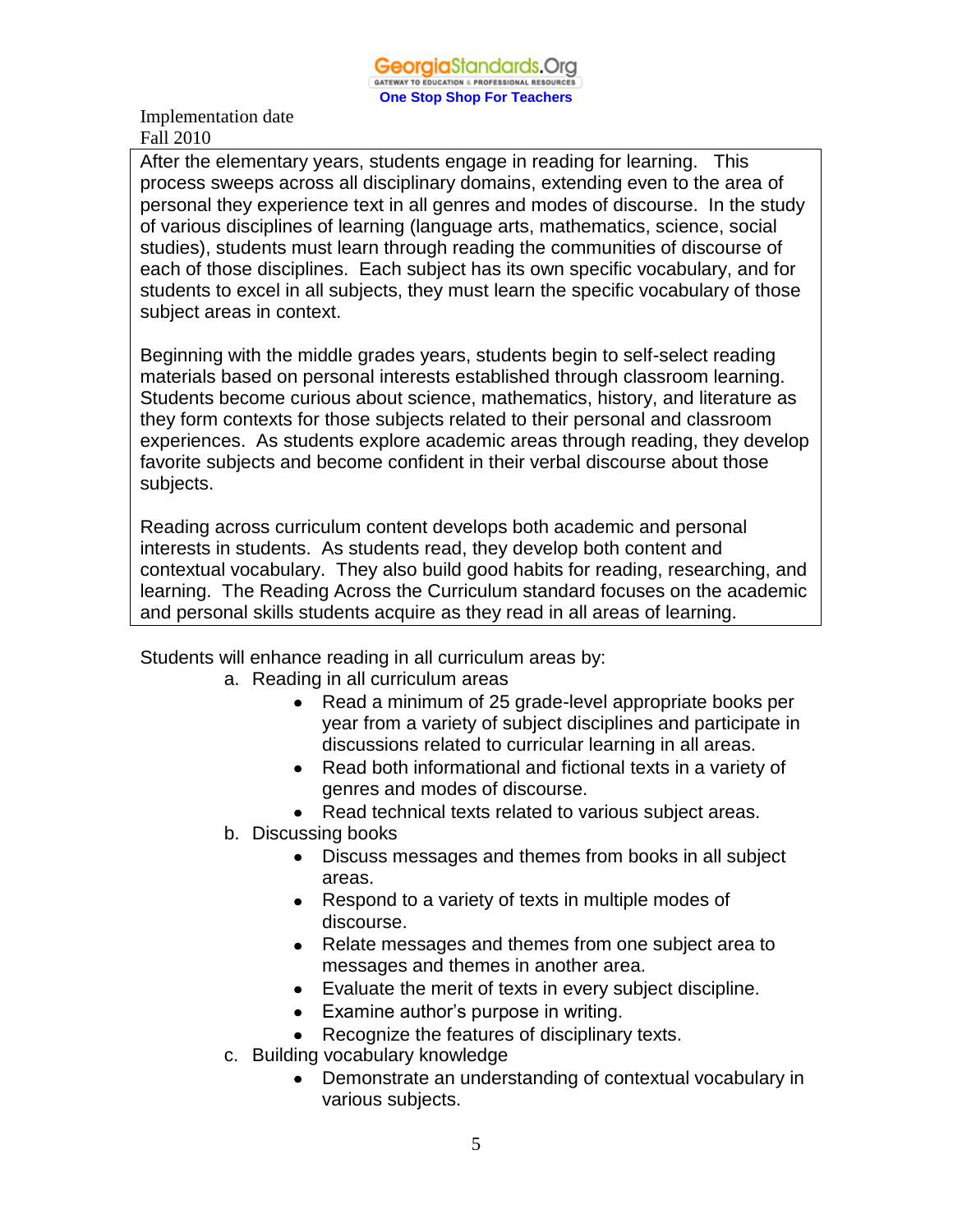

- Use content vocabulary in writing and speaking.
- Explore understanding of new words found in subject area texts.
- d. Establishing context
	- Explore life experiences related to subject area content.
	- Discuss in both writing and speaking how certain words are subject area related.
	- Determine strategies for finding content and contextual meaning for unknown words.

# **CTAE Foundation Skills**

The Foundation Skills for Career, Technical and Agricultural Education (CTAE) are critical competencies that students pursuing any career pathway should exhibit to be successful. As core standards for all career pathways in all program concentrations, these skills link career, technical and agricultural education to the state's academic performance standards.

The CTAE Foundation Skills are aligned to the foundation of the U. S. Department of Education's 16 Career Clusters. Endorsed by the National Career Technical Education Foundation (NCTEF) and the National Association of State Directors of Career Technical Education Consortium (NASDCTEc), the foundation skills were developed from an analysis of all pathways in the sixteen occupational areas. These standards were identified and validated by a national advisory group of employers, secondary and postsecondary educators, labor associations, and other stakeholders. The Knowledge and Skills provide learners a broad foundation for managing lifelong learning and career transitions in a rapidly changing economy.

**CTAE-FS-1 Technical Skills:** Learners achieve technical content skills necessary to pursue the full range of careers for all pathways in the program concentration.

**CTAE-FS-2 Academic Foundations:** Learners achieve state academic standards at or above grade level.

**CTAE-FS-3 Communications:** Learners use various communication skills in expressing and interpreting information.

**CTAE-FS-4 Problem Solving and Critical Thinking:** Learners define and solve problems, and use problem-solving and improvement methods and tools.